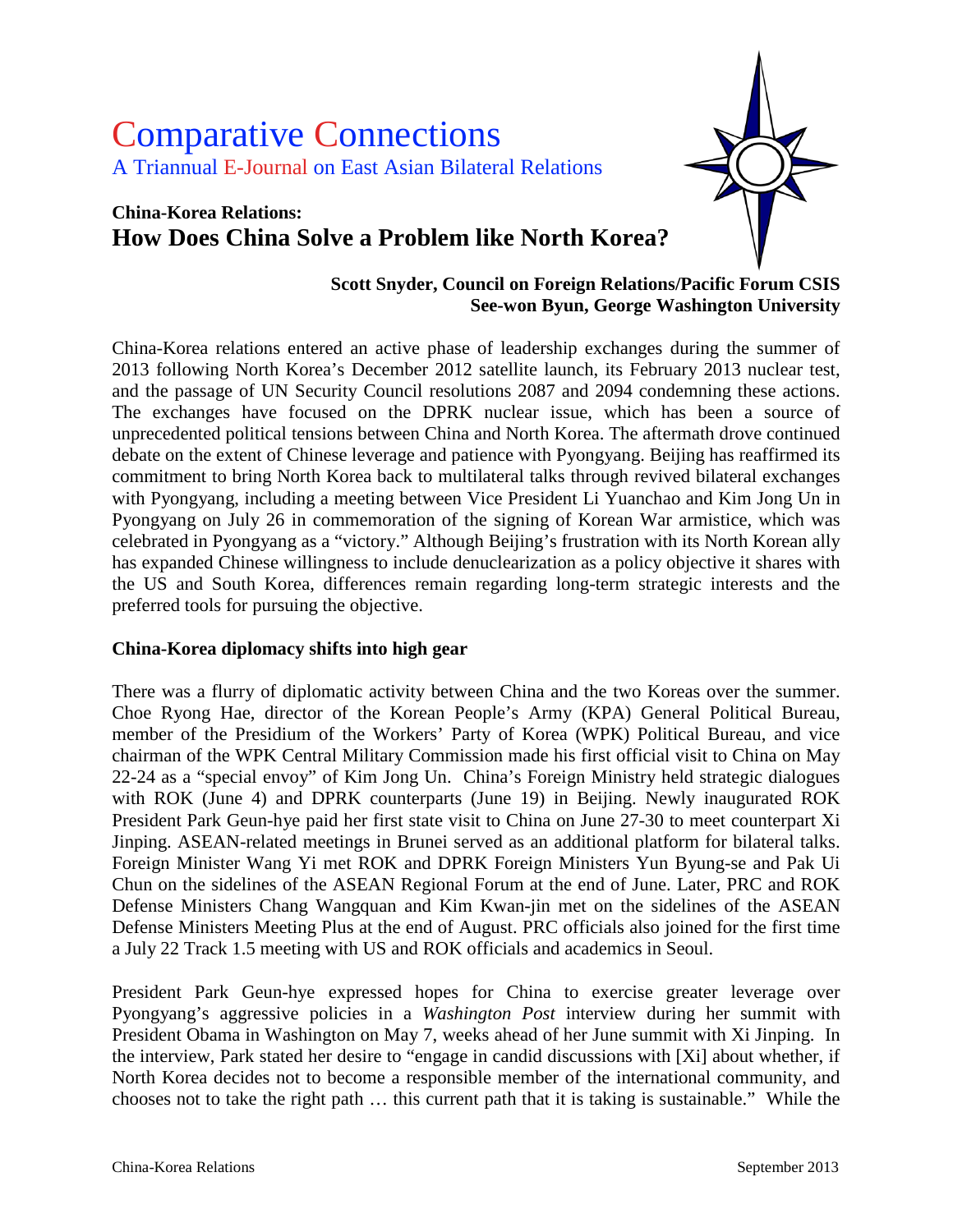PRC Foreign Ministry affirmed its efforts on North Korea, it urged the US-ROK alliance to play a "constructive" role for regional stability. Summits between US, Chinese, and ROK leaders in May and June suggested consensus on the importance of North Korean denuclearization and stimulated widespread speculation regarding the possibility of a change in China's policy toward North Korea under Xi's leadership. The DPRK nuclear issue, which Chinese state media referred to as a "converging point" in US and Chinese interests, topped the Xi-Obama agenda in Sunnylands on June 7-8. National Security Advisor Tom Donilon reported that both leaders "agreed that North Korea has to denuclearize" and that both sides would deepen cooperation and dialogue to achieve denuclearization.

North Korea, political trust, and common goals of economic development were three priorities during President Park's state visit to China, where in addition to President Xi she also met First Lady Peng Liyuan, State Councilor Yang Jiechi, Premier Li Keqiang, top legislator Zhang Dejiang, and Vice Premier Liu Yandong. The June 27 Xi-Park summit produced a joint communique declaring mutual goals of Korean Peninsula denuclearization and implementation of UNSC resolutions and the 2005 Joint Statement of the Six-Party Talks. China's leaders also provided rhetorical support for Park's Northeast Asia peace initiative proposed in her meeting with Obama, as well as her policy of inter-Korean "trust-building." PRC and ROK ministers signed eight new agreements in several areas including high-tech industry, energy, and the environment to strengthen the strategic cooperative partnership over the next decade. The joint action plan demonstrates efforts to address ongoing political irritants in the bilateral relationship, including maritime demarcation talks and increased exchange on historical research. In an address at Tsinghua University in Beijing, Park promoted Seoul's new policy of trust-based relations with China, for which the two leaderships agreed to expand ministerial-level dialogue and establish a joint committee on people-to-people exchanges.

Although President Park's 71-person business delegation showcased the economic interests driving South Korea's relations with China, her state visit set a positive tone for coordinating North Korea policy amid a revival of dialogue efforts focused on denuclearization. Ahead of her visit, PRC and ROK military leaders sent a strong message of joint opposition to a nuclear North Korea through talks between Deputy Chief of the People's Liberation Army (PLA) General Staff Lt. Gen. Qi Jianguo and ROK Defense Minister Kim Kwan-jin on the sidelines of the Shangri-La Dialogue in Singapore on June 1. PLA General Staff Chairman Gen. Fang Fenghui and ROK Joint Chiefs of Staff Chairman Gen. Jung Seung-jo reiterated this message during talks in China on June 4-5. ROK nuclear envoy Cho Tae-yong met PRC Special Representative for Korean Peninsula Affairs Wu Dawei in Beijing on June 21 – a visit that coincided with DPRK Vice Minister Kim Kye Gwan's visit to China on June 19-22. Following separate bilateral talks with ROK and DPRK foreign ministers in Brunei on June 30 and July 1, PRC Foreign Minister Wang Yi reiterated Chinese calls for denuclearization and the resumption of Six-Party Talks in support of joint objectives of the Xi-Park summit.

These developments in China-ROK security and political ties suggest steady progress toward a closer strategic cooperative partnership under Presidents Xi and Park. According to South Korea's maritime minister, Seoul secured China's agreement in principle on July 4 to strengthen the monitoring of illegal Chinese fishing in waters shared with South Korea. A week later, ROK Navy Chief Adm. Choi Yoon-hee and PRC counterpart Wu Shengli reached an agreement on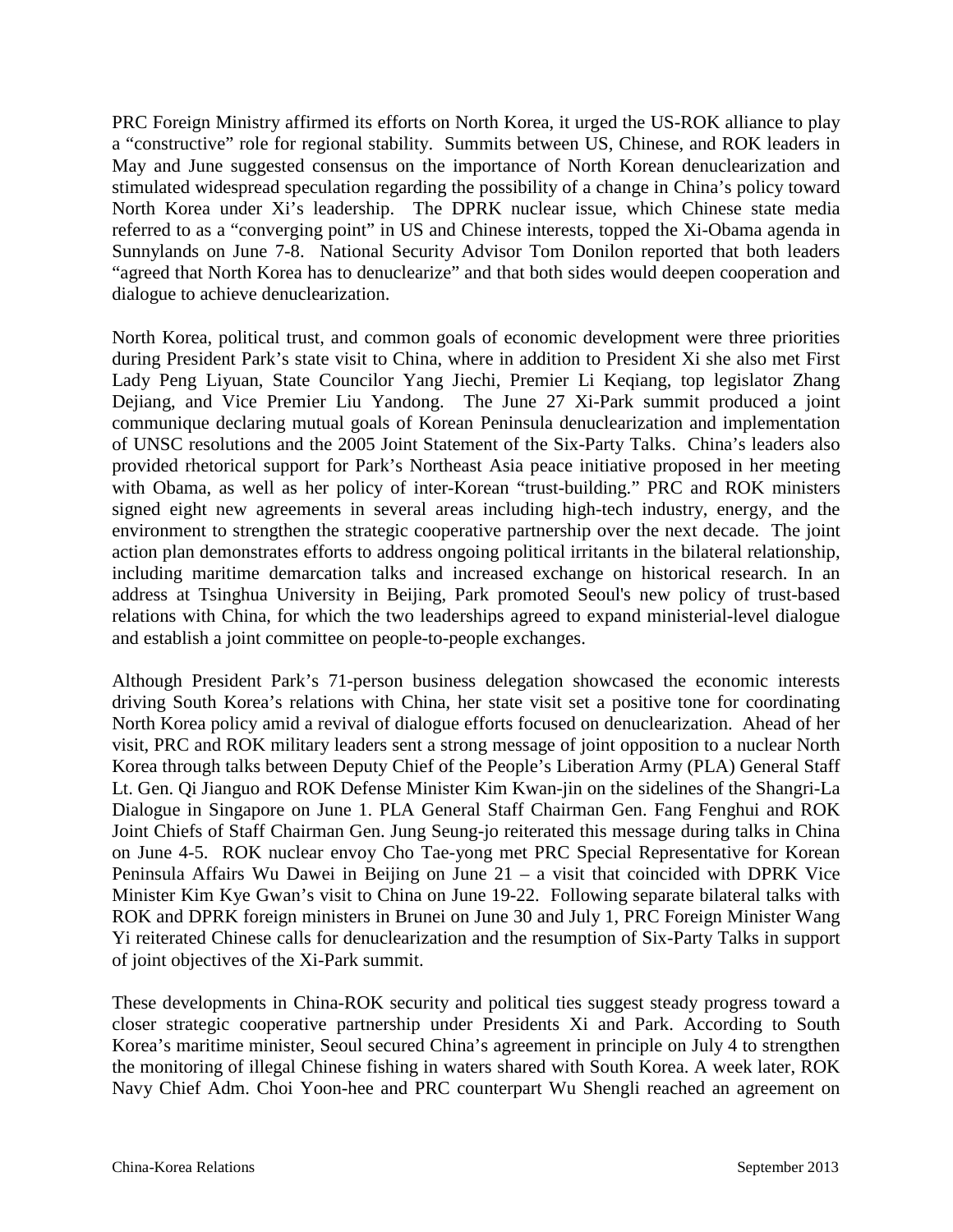fisheries control in the Yellow Sea. These agreements are important because they strengthen institutional mechanisms for handling sensitive issues in the bilateral relationship. PRC Vice President Li Yuanchao met a ROK National Assembly delegation in Beijing on July 19, led by Chung Mong-joon, head of the ROK-China Inter-Parliamentary Council. Vice Speaker of the ROK National Assembly Lee Byung-suk met Chairman of the National People's Congress (NPC) Standing Committee Zhang Dejiang in Beijing on Aug. 20, during a visit to China for the 8<sup>th</sup> round of regular parliamentary exchanges.

#### **Kim Jong Un's outreach to China**

The recent uptick in China-DPRK leadership exchanges suggests Kim Jong Un has renewed outreach to China following a virtual standstill in contacts following Pyongyang's February 2013 nuclear test. China-DPRK political tensions peaked in May with a bilateral dispute over the detention of 16 Chinese fishermen in North Korea. While DPRK authorities demanded a 600,000 RMB (\$96,774) ransom on May 5 according to Chinese state media, the fishermen were released more than two weeks later on May 21 as a result of intervention by the PRC Foreign Ministry, Embassy, and border police. The fishing boat crisis coincided with a series of North Korean missile tests on May 18-20, following which the PRC Foreign Ministry spokesperson called for full implementation of UN sanctions against Pyongyang.

The revival of China-DPRK exchanges featured a visit to China in late May by Choe Ryong Hae as Kim Jong Un's special envoy. He was accompanied by KPA Col. Gen. Ri Yong Gil (subsequently promoted to KPA chief of staff in the summer), KPA Lt. Gen. Kim Su Gil, Vice Department Director of the WPK Central Committee Kim Song-nam, and Vice Foreign Minister Kim Hyong-jun. During his visit, Choe met President Xi Jinping, Vice Chairman of the National Committee of the Chinese People's Political Consultative Conference and head of the CPC International Department Wang Jiarui, member of the CPC Political Bureau Standing Committee Liu Yunshan, and Vice Chairman of the Central Military Commission Fan Changlong.

Choe's visit was the highest-level visit to China by a DPRK official since the August 2012 visit by Jang Song Taek, vice chairman of the National Defense Commission and Kim Jong Un's uncle. The visit provided an opportunity for Sino-DPRK consultation on peninsula security issues ahead of Xi Jinping's visit to the US and Park Geun-hye's visit to China in June. Choe delivered a letter from Kim Jong Un to Xi, who reaffirmed China's "very clear position" on denuclearization, stability, and dialogue. This exchange appeared to send a strong public signal that denuclearization had been moved higher as a Chinese priority. Amid Park Geun-hye's public calls for greater Chinese influence in managing the nuclear impasse, Chinese leaders used Choe's visit to draw attention to Pyongyang's willingness to resume regional dialogue. Beijing pointed to a new opening for the easing of peninsular tensions after Kim Kye Gwan's visit to China on June 19-22 for the China-DPRK strategic dialogue and meetings with State Councilor Yang Jiechi and Foreign Minister Wang Yi. Talks in early July between Wang Jiarui and DPRK counterpart Kim Song Nam also suggested a revival in consultations between the two parties.

#### **Revival of nuclear talks?**

Chinese calls for denuclearization-focused diplomacy continued with Vice President Li Yuanchao's visit to North Korea in late July to celebrate the 60<sup>th</sup> anniversary of the Korean War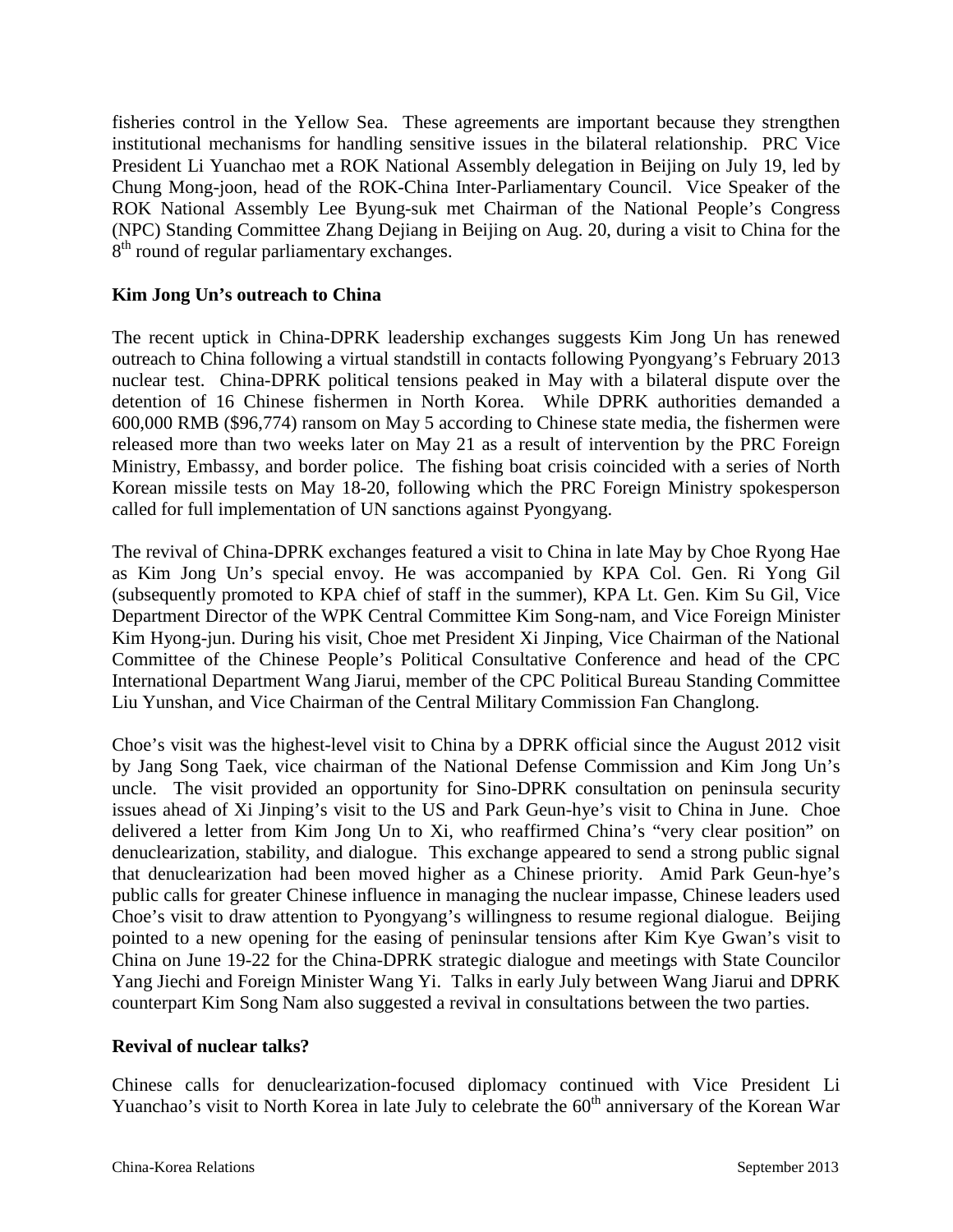armistice. Li met Kim Jong Un on July 25, after which both sides reaffirmed their alliance and pledged to work toward restarting the Six-Party Talks. As the highest-ranking Chinese official to visit North Korea since Kim Jong Il's death in December 2011, Li also delivered a message to Kim Jong Un from Xi Jinping, apparently laying down Beijing's firm stance on peninsula denuclearization in line with assertions made at the US-China Strategic and Economic Dialogue on July 10-11. However, the DPRK state media did not report on joint goals of denuclearization or dialogue, focusing instead on traditional ties with China.

Speculation over the restarting of nuclear talks continued with Wu Dawei's visit to North Korea on Aug. 26 to meet Kim Kye Gwan, but differences remain on the preconditions and form of regional dialogue. During his visit to China in May, Choe Ryong Hae reportedly proposed four party talks between China, North and South Korea, and the United States –a proposal received coolly in the US and South Korea. While Ruan Zongze of the China Institute of International Studies anticipates Wu's visit to have a "positive" impact on the resumption of multilateral talks, according to Zhang Liangui of the Party School, significant results from the talks are "unlikely." Steps the PRC government has pursued toward renewal of diplomacy with North Korea include plans to host a Track 1.5 meeting in Beijing in mid-September to commemorate the  $10<sup>th</sup>$ anniversary of the establishment of the Six-Party Talks. But, US special representative Glyn Davies declined to participate, arguing that resumption of official six-party dialogue was "premature" in the absence of a North Korean commitment to denuclearization.

While raising denuclearization as a priority in relations with North Korea, China has not abandoned stability and dialogue as components of its engagement with the North. Thus, China is pursuing denuclearization, but not at the expense of stability on the Korean Peninsula.

#### **Chinese trade with North Korea and implementation of sanctions**

Beijing's growing frustration with North Korea over its nuclear weapons program has had negative economic ramifications. China-DPRK trade declined by 6 percent year-on-year during January-June 2013 to \$2.95 billion according to ROK Embassy officials in Beijing. The trade decline was driven by a 14 percent drop in North Korea's imports from China, with a 15 percent decline in imports of Chinese crude oil to 250,000 tons and a drastic 65 percent decline in Chinese food imports to 120,000 tons. Official statistics from Dandong's Foreign Trade Administrative Department also showed a 12.5 percent annual decline in Chinese exports to North Korea during January-April 2013 from \$320 million to \$280 million. Since the launch of operations in 2012, there has been limited activity at the Beijing-based DPRK Investment and Development Group. While some businesses in Dandong have indicated little change in crossborder trade since the February nuclear test and implementation of international sanctions, other local media reports suggest a stagnation in trade and investment as well as government-led cooperation projects such as the Hwanggumphyong and Wihwa Islands Special Economic Zone and cross-border bridge in Dandong.

China has also taken concrete measures designed to express its displeasure with Pyongyang. On July 9, Beijing banned fishing in waters off North Korea's east coast after Pyongyang issued a new order requiring Chinese ships operating in those waters to buy fuel only from DPRK suppliers, a decision that the PRC Ministry of Agriculture stated poses "serious harm and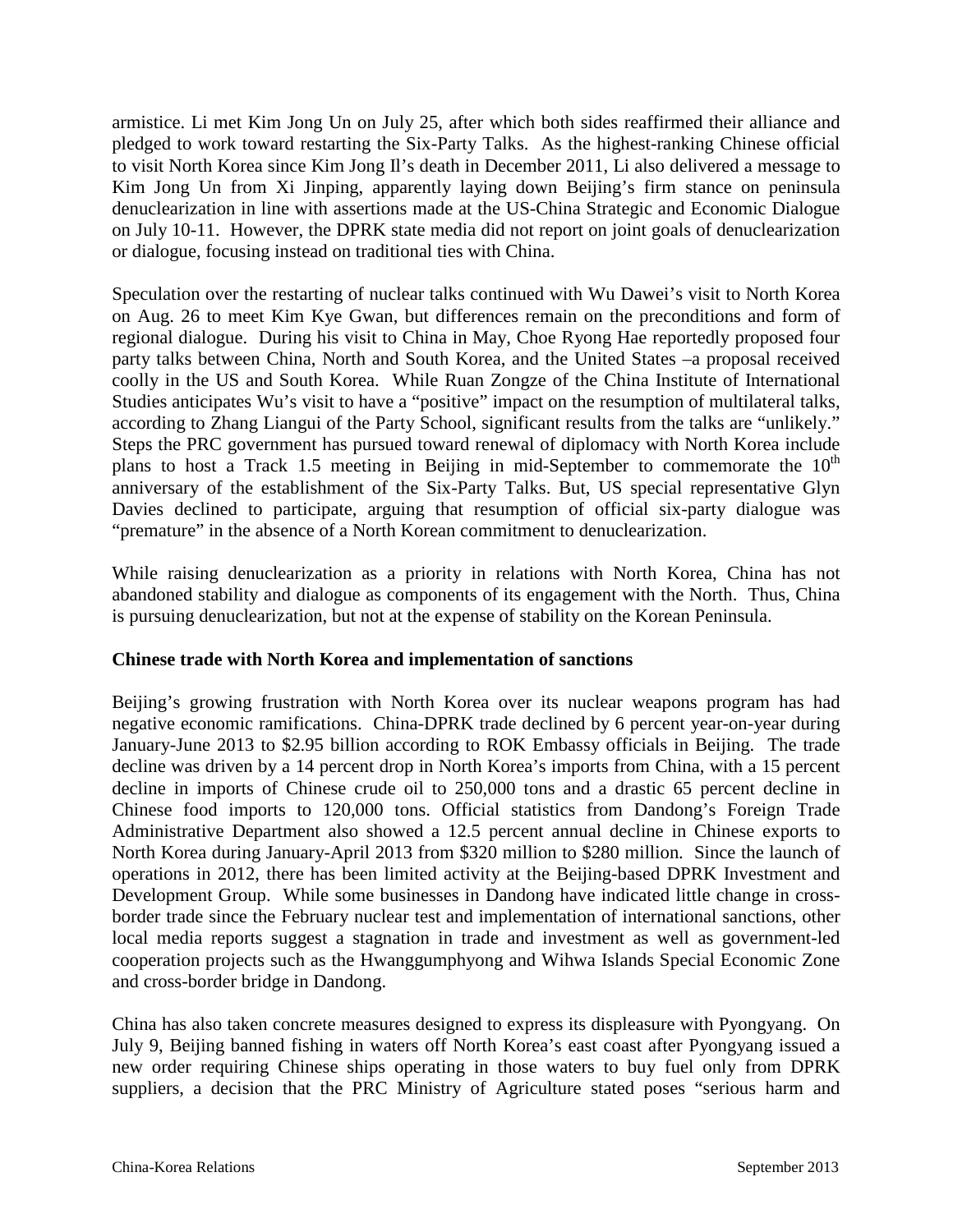potential risks" to Chinese fishing vessels. The Chinese Foreign Ministry and Ministry of Agriculture from early July ordered local authorities to strengthen surveillance of Chinese fishing activities to prevent potential disputes with North Korea over fuel supplies.

Reports have circulated that Beijing has begun for the first time to implement selected sanctions against Pyongyang as mandated by UN Security Council resolutions. In mid-May, the Bank of China and other Chinese lenders were reported to have suspended transactions with North Korea's Foreign Trade Bank, which is suspected of funding Pyongyang's nuclear weapons program. South Korean Foreign Minister Yun Byung-se referred to the recent measures by Chinese banks as a sign of Beijing's changing position on North Korea. According to *Radio Free Asia*, nongovernmental and private aid programs in North Korea have been adversely affected by expanded Chinese financial sanctions since February, including the tightening of Chinese customs procedures and closure of bank accounts that show transactions with the North. In addition, the US Treasury Department on May 10 also announced the imposition of sanctions on a Taiwanese firm and CEO for their role in North Korean weapons proliferation activities.

In its annual report on June 26, the UNSC North Korea Sanctions Committee reported that Pyongyang breached a contract with a Chinese company by converting imported lumber transporters into missile launch transporters seen at North Korea's military parade in April 2012. The case would represent a Chinese violation of UN resolutions prohibiting member states from selling arms and related materials to North Korea. Beijing, however, reportedly approved a plan in late June to expand the UN Sanctions Committee's panel of experts on North Korea. In a meeting in Vienna in mid-August, China's Deputy Defense Minister Zhang Yulin and the executive secretary of the Comprehensive Nuclear-Test Ban Treaty Organization (CTBTO) also reached an agreement on China's sharing of nuclear blast data with the CTBTO, a move expected to add pressure on Pyongyang's nuclear weapons program. Speaking to the *South China Morning Post*, a researcher at the China Arms Control and Disarmament Association, Xu Guangyu, argued that China's monitoring networks on public and underground nuclear tests "can constrain North Korea."

#### **South Korea's FTA strategy toward China**

The China-ROK economic partnership remains a central component of Seoul's economic revival strategy under Park Geun-hye, who was accompanied by a delegation of 71 business executives led by the Korea Chamber of Commerce and Industry (KCCI) during her state visit to China. The two governments agreed to support newly emerging industries and to prioritize the China-ROK free trade agreement (FTA) with the goal of supporting a total bilateral trade target of \$300 billion by 2015. In remarks at a China-ROK business forum in Beijing on June 28, Park called for expanding cooperation in emerging industries given mutual commitments to cultivating these sectors. Park's trip to China's western city of Xian escorted by business leaders highlighted South Korea's investment interests in China's inland regions. According to Chinese data, annual China-ROK trade reached \$256 billion in 2012, almost a 50-fold increase since the establishment of diplomatic ties in 1992. ROK statistics showed that total bilateral trade reached \$72.91 billion during January-April 2013, a 6 percent increase year-on-year. South Korea's current account surplus with China reached a record \$66.13 billion in 2012 according to the Bank of Korea, a 16.3 percent increase from the previous year.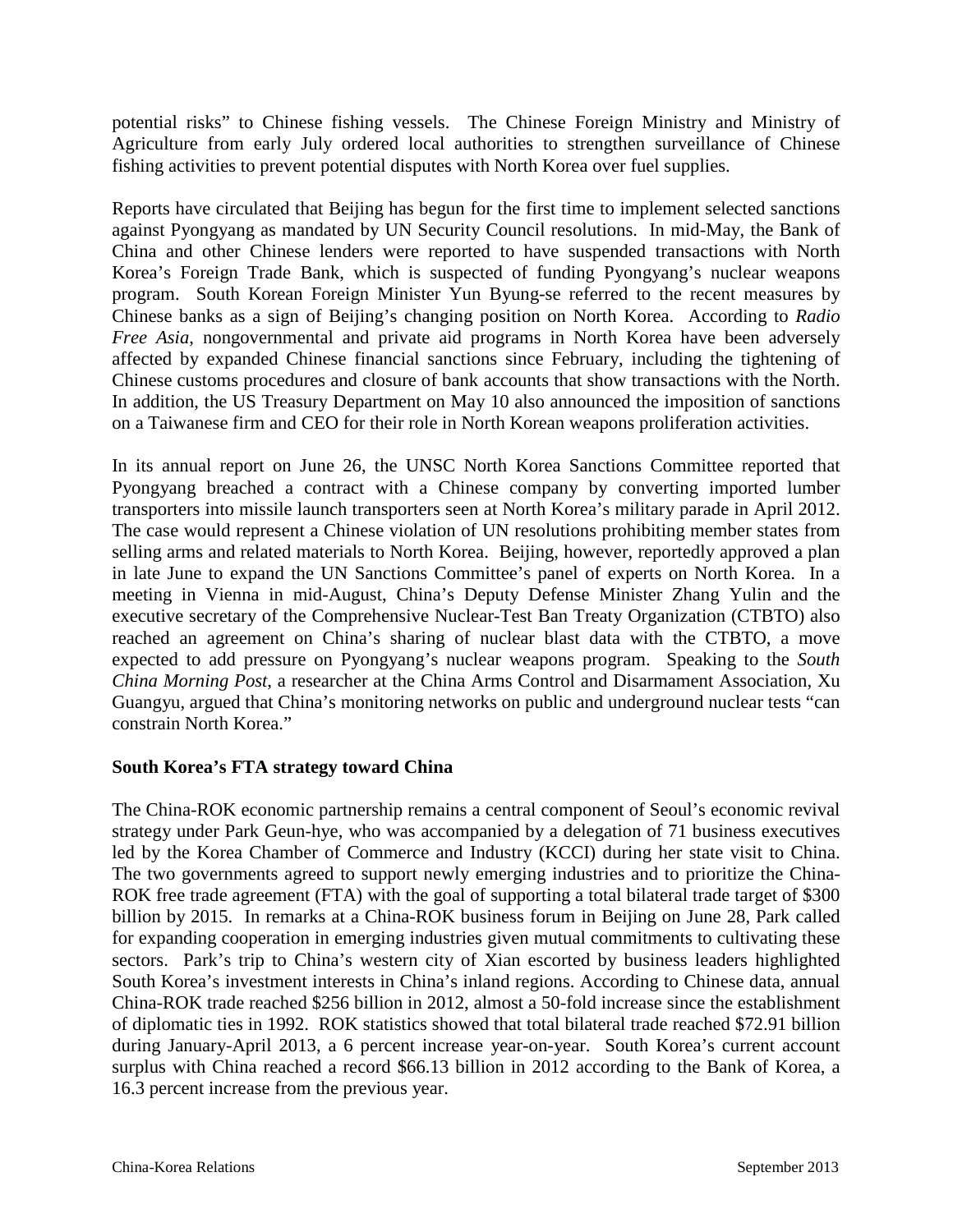In June, Presidents Park and Xi reaffirmed the mutual goal of completing the China-ROK FTA as a high-level, comprehensive free trade pact and agreed to expand bilateral financial and monetary cooperation. Ahead of the summit, ROK Finance Minister Hyun Oh-seok called for "substantial progress" toward the conclusion of first-stage FTA negotiations by the end of 2013, identifying China as Seoul's most important partner in the implementation of foreign economic policy. South Korea's Ministry of Trade, Industry and Energy (MOTIE) indicated the narrowing of differences in several areas after the sixth round of FTA talks in Busan on July 2-4. While the FTA is regarded important for creating a stable bilateral trade structure in the long-term, negotiations have sparked significant domestic opposition in South Korea. Talks in Busan drew together more than 3,000 South Korean farmers nationwide on July 2 to protest a potential trade deal. Meanwhile, ROK business groups continue to voice support for the FTA as a critical means to further tap into the Chinese market. On Aug. 8, however, MOTIE announced the closure of the China-ROK district of the Yellow Sea free economic zone (FEZ), citing a fiveyear delay in development efforts since its establishment in April 2008. Plans to develop the Yellow Sea FEZ as a logistics and business center for trade with China were partially discarded in November 2011 due to a failure to draw investment amid the global economic downturn.

The establishment of an China-ROK FTA remains a major objective of Seoul's new policy on FTAs, designed to promote South Korea's role as "a linchpin that links the integrated market of East Asia centered around China and the pan-Pacific market led by the United States" according to MOTIE. China and South Korea also held trilateral FTA talks with Japan in Shanghai on July 30-Aug. 2, the second round of talks since March. As part of ongoing trilateral cooperation, the three sides also held the  $15<sup>th</sup>$  Environment Ministers Meeting in Japan on May 5-6 and the fifth Central Bank Governors Meeting in Switzerland on June 25. However, PRC, ROK, and Japanese leaders failed to hold a scheduled summit in May and did not convene for a three-way summit on the sidelines of ASEAN+3 meetings in Brunei in late June/early July, an indication of mounting political strains with Japan. China's Commerce Ministry spokesman also called for greater "flexibility" from South Korea and Japan following the latest round of trilateral FTA talks, noting gaps in priorities given different levels of development. While the prospect of a trilateral FTA has drawn concern from South Korean and Japanese farmers over the impact of cheap Chinese agricultural imports, political disputes over historical and territorial issues have emerged as major impediments to China-ROK-Japan cooperation efforts since 2008. The formal submission over the summer of conflicting PRC and ROK claims to the UN Commission on the Limits of the Continental Shelf extending the East China Sea continental shelf to the Okinawa Trough is could reignite maritime disputes involving Beijing, Seoul, and Tokyo. In mid-July, however, the ROK Foreign Ministry revealed that Seoul is working on a long-term road map with China and Japan through a proposed "trilateral cooperation vision group" in an effort to address history and territorial issues. Although PRC and ROK lawmakers also agreed to coordinate approaches to history disputes with Tokyo during China-ROK parliamentary exchanges in Beijing in late August, South Korea rejected Chinese governmental overtures for political cooperation against Japan surrounding Park Geun-hye's June summit in Beijing.

#### **China debates North Korea policy**

Chinese scholars, officials, and media have continued to actively debate China's North Korea policy in the aftermath of North Korea's February 2013 nuclear test. A *Caijing* article on May 5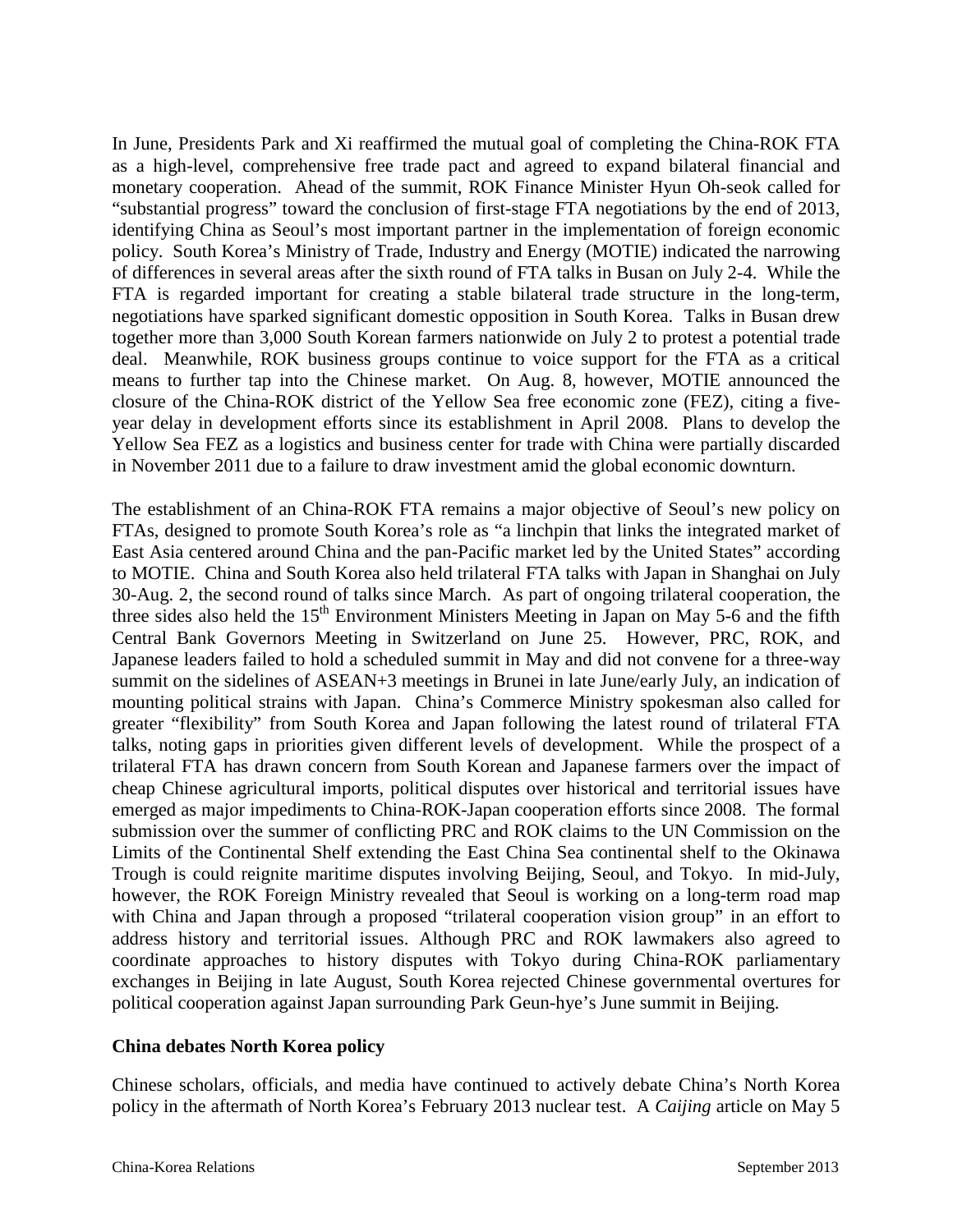stated that while "the strategic importance of the DPRK decreased significantly" after the Cold War, "various contradictions exist between North Korea's three major policy objectives of possessing nuclear weapons, pursuing economic development and maintaining the Kim regime." Emphasizing improved relations with the United States as "the most important goal of North Korean foreign policy," it argued that "the effectiveness and sustainability of North Korea's brinkmanship policy has been called into question" since Kim Jong Un's military actions and "hardline rhetoric" from March 2013. However, the article ultimately called on the US and the international community to shift to an "inclusive strategy" toward Pyongyang focused on facilitating North Korea's economic development and integration into the international system while adhering to the UNSC's new Resolution 2094.

Despite renewed debate on North Korea's strategic value to China, comments from other Chinese experts suggest that the prospects for a Chinese policy change toward North Korea remain limited. A *Global Times* commentator on Aug. 13 called North Korea "an important defense shield for China," indicating that "the main factor for the friendship between China and North Korea is a geopolitical issue." In a forum hosted by the All-China Journalists Association on Aug. 6, Ruan Zongze, vice president of the China Institute of International Studies and former minister counselor at the PRC Embassy in the US, argued that change in North Korea policy is unlikely under Xi's leadership although "China is trying very hard to exert its own influence" on Pyongyang. In his assessment of China's dialogue-based policy on the DPRK, Ruan responded to a recent "misunderstanding" that China prioritizes stability over denuclearization, arguing that "denuclearization and peace and stability are two sides of one coin."

Chinese and South Korean officials agree that Kim Jong Un has consolidated his rule since Kim Jong Il's death in December 2011. The ROK Foreign Ministry's annual white paper in August concluded that Kim Jong Un has retained dominance over the party and military since his official designation as head of state in July last year. At a meeting with the Korea-China Exchange Association on June 15, former PRC State Councilor Tang Jiaxuan also noted the succession process in Pyongyang appears stable given Kim Jong Un's firm control over the party and military. An ROK Unification Ministry report made similar assessments based on a 17 percent year-on-year increase in public appearances by Kim Jong Un during January-June 2013. However, Seoul's diplomatic white paper emphasized no evidence of market-oriented reforms that Kim Jong Un was reported to have introduced in June 2012 being implemented, with resources channeled toward state projects designed to glorify the Kim regime rather than promote systemic economic stabilization. In addition to the nuclear issue, North Korea's failure to pursue reforms is an important source of frustration for Chinese policy toward Pyongyang.

Although North Korea's internal stability remains a shared concern of the PRC and ROK, the need for North Korea's denuclearization has been highlighted by Pyongyang's February nuclear test and subsequent military threats. In an Aug. 16 policy paper on China's new diplomatic agenda, State Councilor Yang Jiechi affirmed that China has "actively reached out to relevant countries" to address the DPRK nuclear issue and has "consolidated our good-neighborly friendship and cooperation" with South Korea through the Xi-Park summit. However, North Korea did not appear as a major foreign policy priority in state media reports ahead of Premier Li Keqiang's first foreign tour in May, which highlighted Beijing's new diplomatic strategy of political mutual trust, economic cooperation, and cultural exchange.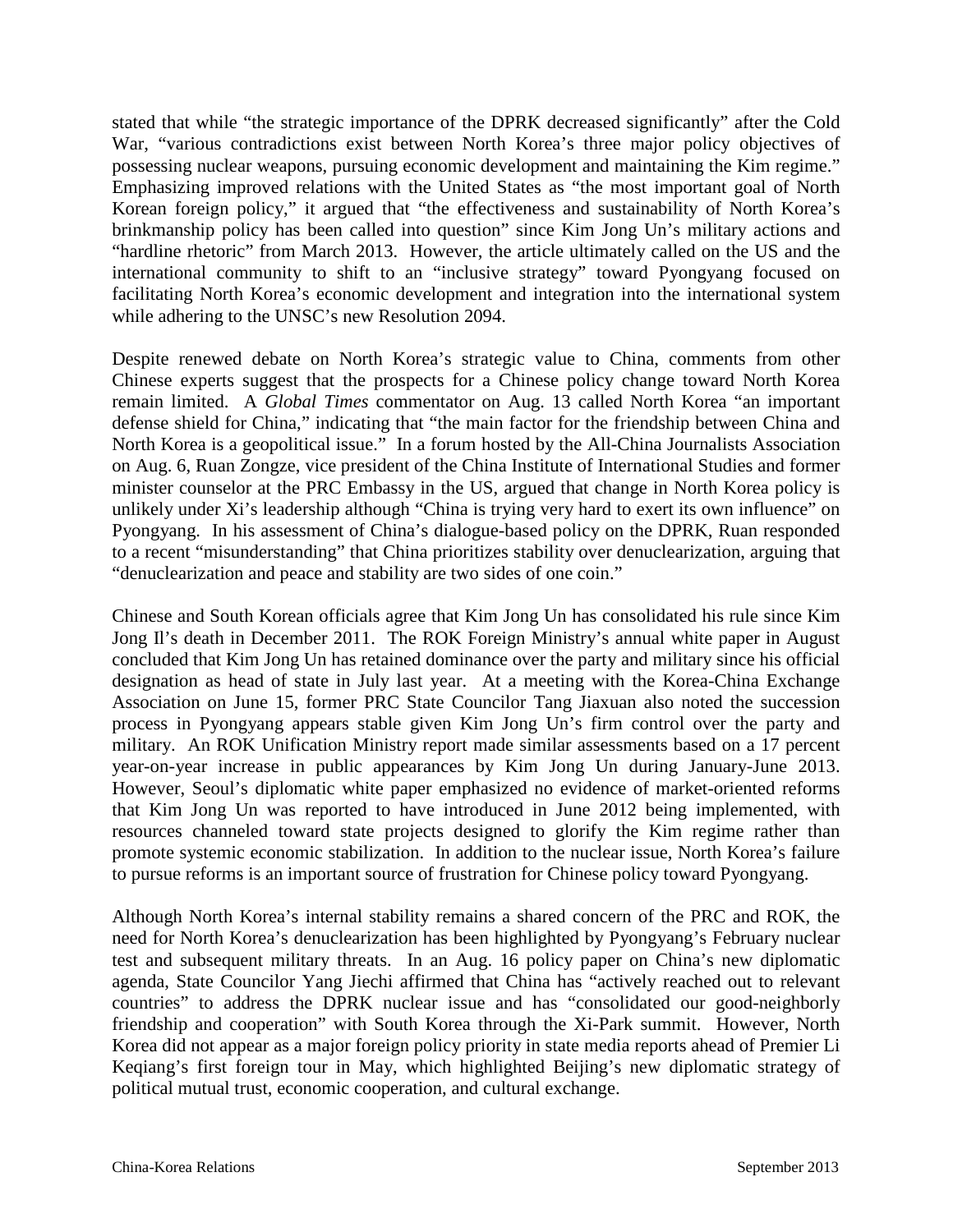#### **Conclusion**

China-DPRK political relations remain fragile given open differences on Korean denuclearization, new Chinese efforts to implement sanctions, and active domestic debates over China's policy toward North Korea. Pyongyang's shift to a "charm offensive" strategy by offering talks with South Korea and the United States raises questions regarding the potential importance of ROK-China cooperation, which is likely to depend on three factors.

First is the apparent convergence in priorities among China, South Korea, and the US over the necessity of North Korea's denuclearization. At the third meeting of ASEAN Defense Ministers Meeting Plus in Brunei, the three sides joined other regional partners in adopting a joint resolution on Korean Peninsula denuclearization and compliance with UN sanctions. US and Chinese leaders reaffirmed their consensus on the nuclear issue at the fifth Strategic and Economic Dialogue, and denuclearization of the Korean Peninsula was a top agenda item during China's defense minister's visit to the US. However, while the director of China's Defense Ministry's Foreign Affairs Office emphasized an opening for restarting denuclearization talks, Chinese state media called for dialogue and engagement rather than sanctions and pressure, urging the US to "show flexibility and engage the DPRK." Despite an agreement over the objective of denuclearization, China and the US appear to disagree over the preferred means for achieving that objective.

A second positive factor is China's support of improvement in inter-Korean ties as a driver of regional dialogue under Park Geun-hye's policy of a "Trust-building Process on the Korean Peninsula." This support was most recently expressed in telephone talks between PRC and ROK Foreign Ministers Wang Yi and Yun Byung-se on Aug. 16, two days after an inter-Korean agreement to reopen the Kaesong Industrial Zone. A senior Chinese Foreign Ministry official also held telephone talks with DPRK Ambassador to China Chi Chae Ryong on Aug. 16 in support of Kaesong's planned reopening. Chinese assessments of North-South ties, however, remain mixed. While Shi Yongming of the China Institute of International Studies favorably assessed the likely outcome of Kaesong talks in an interview with *Yonhap*, Peking University's Gong Yuzhen told the *China Daily* that "we cannot be too optimistic" given unresolved "structural problems between Seoul and Pyongyang."

Third, South Korea's alliance cooperation with the US and Japan remains an underlying factor that draws Chinese concern and prevents China from being more forward-leaning in its cooperation on North Korea-related issues. Yet, North Korea's provocations since 2010 have consistently resulted in closer US-ROK-Japan coordination measures in response to a growing North Korean threat capacity. These measures illustrate tangible costs to China's regional security environment, and motivate Chinese efforts to restrain North Korea from engaging in additional provocations. In this respect, it is striking that US Secretary of State John Kerry and ROK and Japanese Foreign Ministers Yun Byung-se and Kishida Fumio held trilateral talks on the North Korean nuclear issue on July 1 in Brunei, while PRC, ROK, and Japanese leaders were unable to hold a summit as in the past. Meanwhile, South Korea's own tensions with Japan over bilateral issues may mitigate Chinese concerns over the implications of US-led alliance cooperation on Pyongyang, and constitute a focal point for Chinese efforts to divide South Korea and Japan from each other in their broader perceptions of the regional security environment.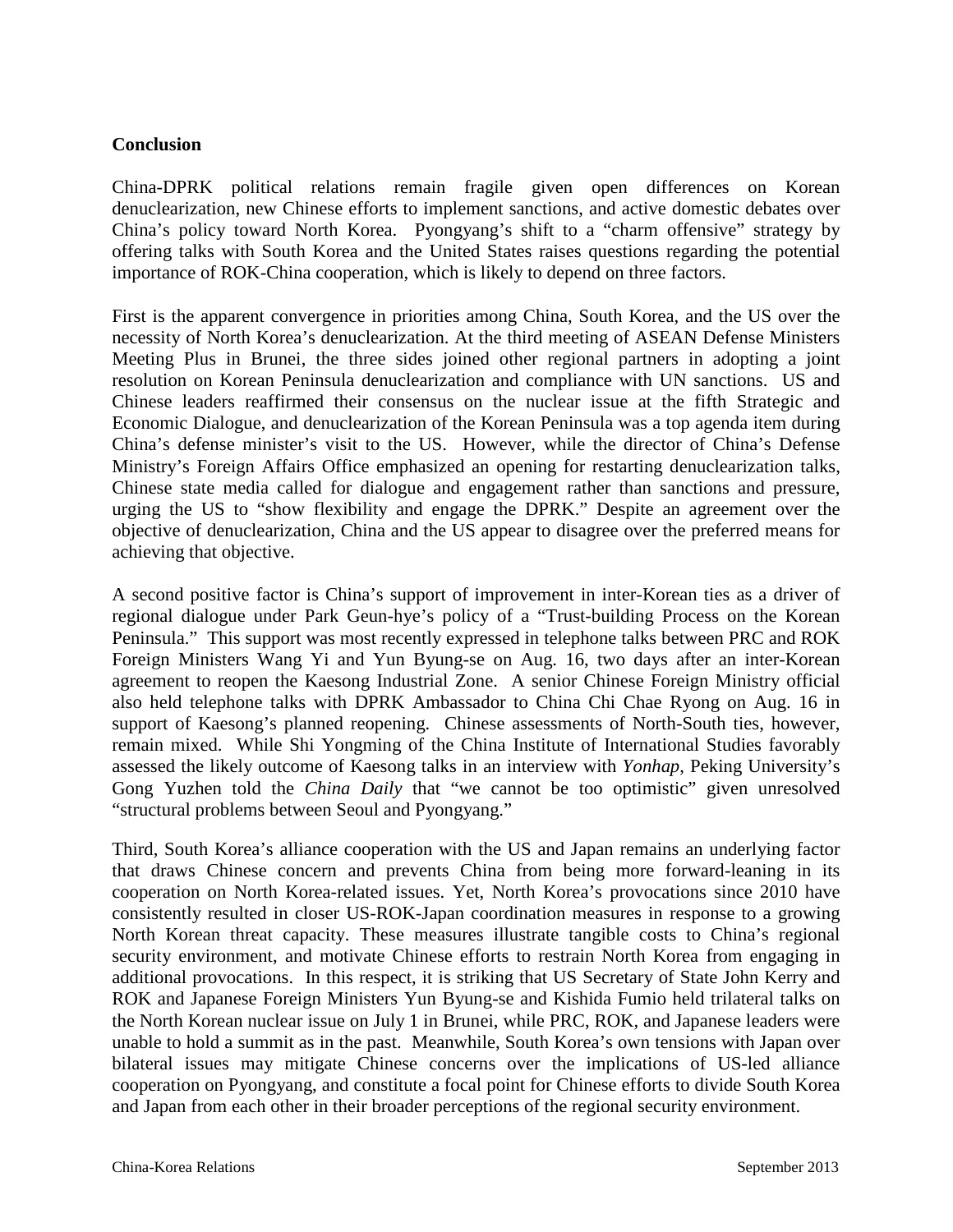### **Chronology of China-Korea Relations May – August 2013**

**May 1-2, 2013:** ROK nuclear envoy Lim Sung-nam visits China for talks with PRC counterpart Wu Dawei and other officials.

**May 5, 2013:** DPRK authorities demand a 600,000 RMB (\$96,774) ransom for the release of a Chinese fishing boat from Dalian with 16 fishermen according to Chinese state media.

May 5-6, 2013: The 15<sup>th</sup> Tripartite Environment Ministers Meeting between China, South Korea, and Japan is held in Kitakyushu, Japan.

**May 7, 2013:** ROK President Park Geun-hye urges China to exercise more leverage over Pyongyang for peace on the Korean Peninsula.

**May 8, 2013:** PRC Foreign Ministry spokesperson affirms China's positive role in easing Korean Peninsula tensions.

**May 8, 2013:** Bank of China shuts down a North Korean Foreign Trade Bank account with ties to North Korean nuclear and missile development programs.

**May 10, 2013:** US Treasury Department announces it has imposed sanctions on a Taiwanese firm and CEO for ties with North Korea's weapons program.

**May 10, 2013:** Chinese ship owner Yu Xuejun appeals to the PRC Embassy in Pyongyang for help on the release of 16 Chinese fishermen detained in North Korea.

**May 16, 2013:** ROK media reports that Chinese banks suspend transactions with a DPRK bank suspected of funding Pyongyang's nuclear weapons program.

**May 20, 2013:** PRC Foreign Ministry spokesperson calls for full implementation of UN Security Council resolutions after North Korea fires missiles into the East Sea on May 18-20.

**May 21, 2013:** DPRK authorities release 16 Chinese fishermen who were detained on May 5.

**May 22-24, 2013:** Choe Ryong Hae, director of the Korean People's Army (KPA) General Political Bureau and member of the Presidium of the Political Bureau of the WPK Central Committee, visits China as Kim Jong Un's special envoy, accompanied by KPA Col. Gen. Ri Yong Gil, Vice Department Director of the Worker's Party of Korea (WPK) Central Committee Kim Song Nam, Vice Foreign Minister Kim Hyong Jun, and KPA Lt. Gen. Kim Su Gil.

**June 1, 2013:** ROK Defense Minister Kim Kwan-jin and Lt. Gen. Qi Jianguo, deputy chief of the PLA General Staff, hold talks on the sidelines of the Shangri-La Dialogue in Singapore.

**June 3, 2013:** ROK and PRC senior diplomats meet ahead of Park Geun-hye's visit to China.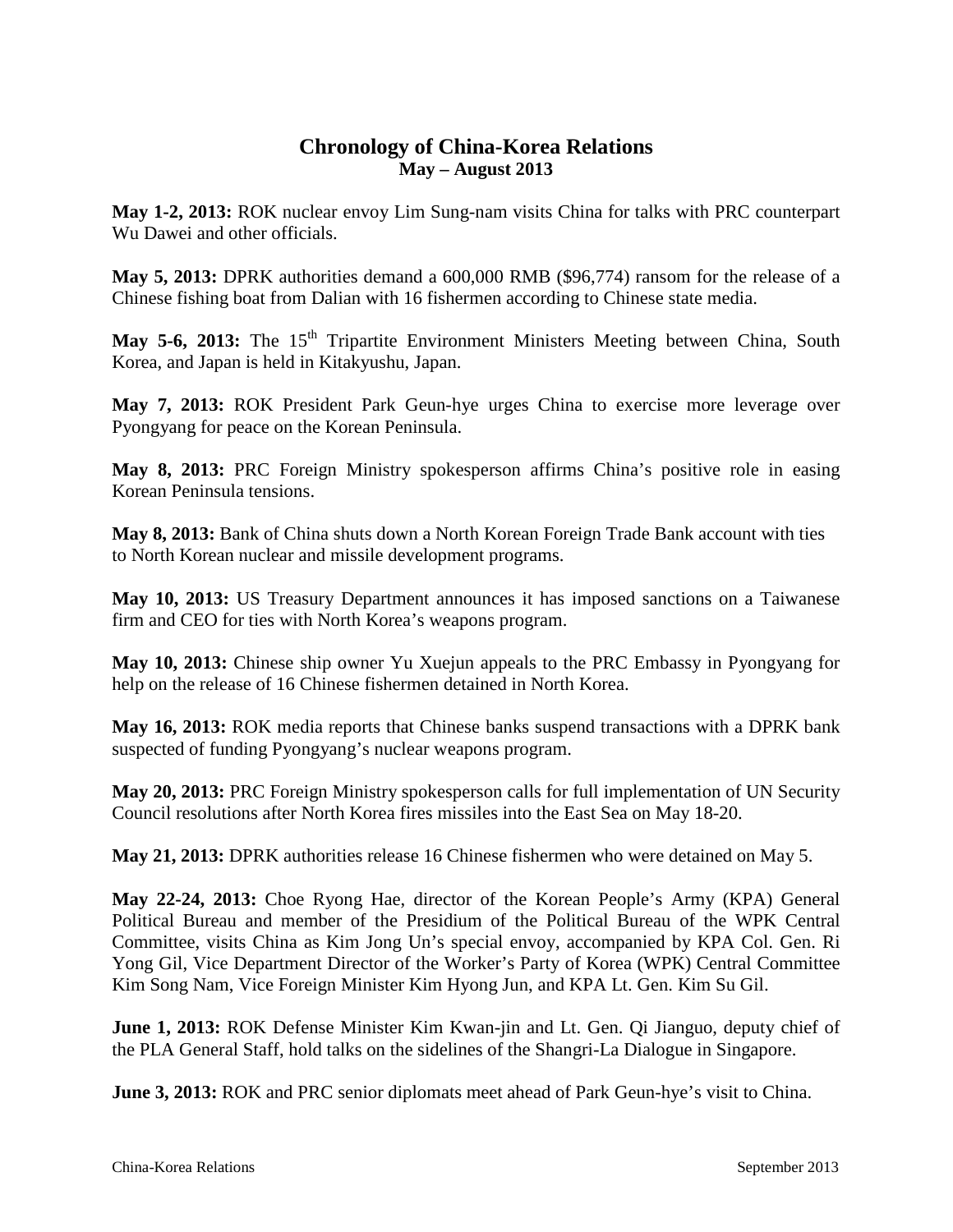**June 4, 2013:** PRC Vice Foreign Minister Zhang Yesui and ROK First Vice Foreign Minister Kim Kyou-hyun hold the sixth high-level China-ROK strategic dialogue in Beijing.

**June 4-5, 2013:** ROK JCS Chairman Gen. Jung Seung-jo visits China and meets Gen. Fang Fenghui, chairman of the PLA General Staff.

**June 6, 2013:** PRC Foreign Ministry spokesperson expresses support for inter-Korean reconciliation after Pyongyang proposes the holding of inter-Korean talks.

**June 14, 2013:** Former PRC State Councilor Tang Jiaxuan meets President Park Geun-hye in Seoul.

**June 15, 2013:** Kim Jong Un sends a birthday message to PRC President Xi Jinping.

**June 17-18, 2013:** Chinese and Korean business leaders attend the Korea-China Economic Forum in Seoul, hosted by the World Federation of Overseas Korean Traders Association.

**June 19-22, 2013:** DPRK First Vice Foreign Minister Kim Kye Gwan visits China for a strategic dialogue, co-chaired by PRC Vice Foreign Minister Zhang Yesui.

**June 21, 2013:** PRC Special Representative for Korean Peninsula Affairs Wu Dawei and ROK nuclear envoy Cho Tae-yong hold talks in China.

**June 25, 2013:** Fifth Trilateral Governors Meeting of the central banks of China, Japan, and South Korea is held in Basel, Switzerland.

**June 26, 2013:** UN report shows that Pyongyang breached a contract with a Chinese company by converting lumber transporters into missile launch transporters.

**June 26, 2013:** North Korea launches four short-range projectiles into waters off its east coast according to ROK sources.

**June 27-30, 2013:** President Park makes a state visit to China and meets President Xi.

**June 27, 2013:** Foreign Minister Wang Yi calls for the resumption of Six-Party Talks on the sidelines of the World Peace Forum in Beijing.

**June 28, 2013:** South Korea's SK Innovation Co. announces the signing of a joint venture deal between SK Global Chemical Co. and China National Petrochemical Corp. (SINOPEC).

**June 30, 2013:** Foreign Ministers Wang Yi and Yun Byung-se hold bilateral talks on the sidelines of ASEAN meetings in Brunei.

**July 1, 2013:** Foreign Minister Wang Yi and DPRK counterpart Pak Ui Chun hold bilateral talks on the sidelines of the ASEAN regional security conference in Brunei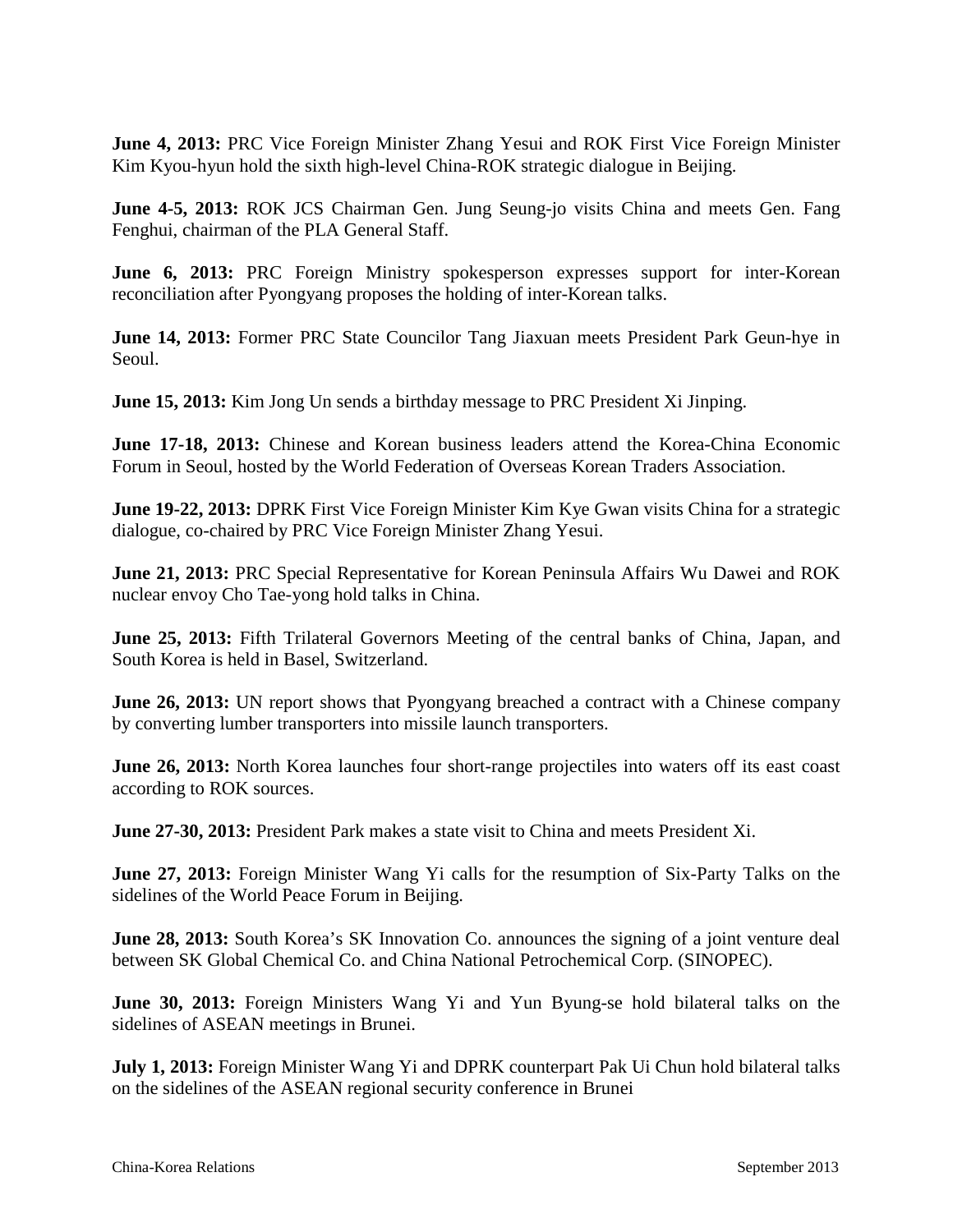**July 2-4, 2013:** The sixth round of China-ROK FTA negotiations are held in Busan, Korea.

**July 2, 2013:** Thousands of South Korean farmers and fishermen hold protests in Busan against a potential FTA with China.

**July 3, 2013:** Wang Jiarui, vice chairman of the National Committee of the Chinese People's Political Consultative Conference and head of the CPC International Department meets a WPK delegation led by Kim Song Nam, vice director of the WPK International Affairs Department.

**July 4, 2013:** ROK maritime minister announces that China has agreed in principle to intensify crack downs on illegal Chinese fishing in waters shared with South Korea

**July 4, 2013:** Chinese soldiers conduct a river-crossing exercise on the Yalu River in Dandong City bordering North Korea.

**July 9, 2013:** China's Ministry of Agriculture bans Chinese fishermen from fishing in waters off North Korea's east coast.

**July 11, 2013:** PRC Foreign Ministry spokesperson calls for the resumption of operations at the Kaesong Industrial Complex.

**July 12, 2013:** ROK Navy Chief Adm. Choi Yoon-hee and PRC counterpart Wu Shengli in Qingdao reach agreement on China-ROK fisheries control cooperation in the Yellow Sea.

**July 12, 2013:** South Korea's Asiana Airlines apologizes in Chinese newspapers for its plane crash in San Francisco that killed three Chinese students.

**July 19, 2013:** ROK National Assembly delegation led by Chung Mong-joon, head of the ROK-China Inter-Parliamentary Council, meets PRC Vice President Li Yuanchao.

**July 25, 2013:** PRC Vice President Li Yuanchao, a PLA art and culture delegation, and a delegation of war veterans of the Chinese People's Volunteers (CPV) arrive in Pyongyang for 60<sup>th</sup> anniversary commemorations of the Korean War armistice. Li meets Kim Jong Un. North Korea's National Defense Commission hosts a banquet for CPV war veterans.

**July 27, 2013:** China-DPRK Korean Fine Art Exhibition opens in Beijing to commemorate the  $60<sup>th</sup>$  anniversary of the Korean War armistice.

**July 29, 2013:** A delegation of the China Institute of International Studies led by Vice President Guo Xiangang arrives in Pyongyang.

**July 30-31, 2013:** ROK delegation led by Kim Han-Kyu, chairman of the 21<sup>st</sup> Century Korea-China Exchange Association, attends the fifth High-Level Dialogue of China-ROK Media and meets Liu Qibao, head of the CPC Publicity Department.